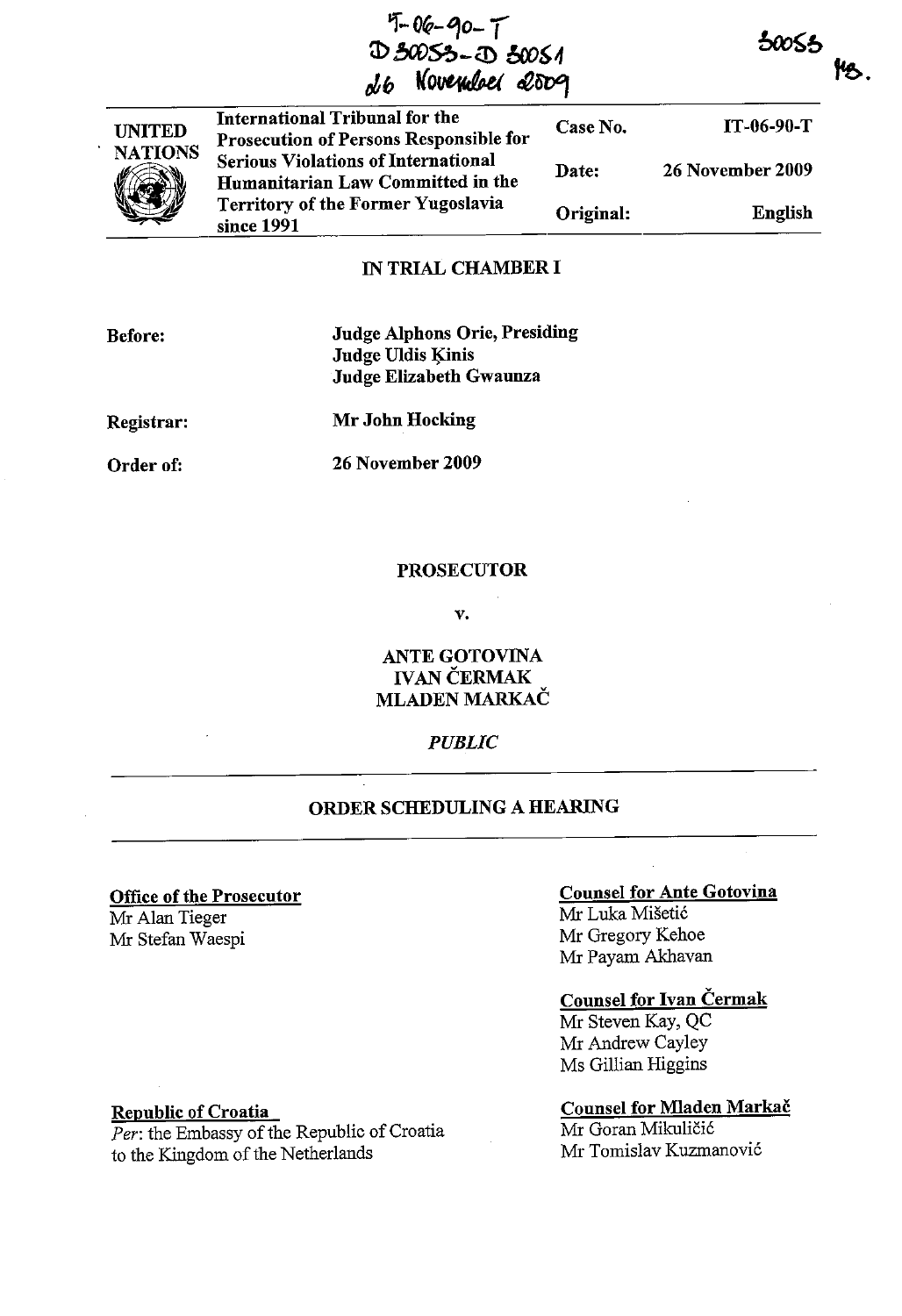$50051$ 

**TRIAL CHAMBER I** ("Chamber") of the International Tribunal for the Prosecution of Persons Responsible for Serious Violations of International Humanitarian Law Committed in the Territory of the Former Yugoslavia since 1991 ("Tribunal");

**BEING SEISED** of the Prosecution's Application for an Order Pursuant to Rule 54 *bis*  Directing the Govemment of the Republic of Croatia to Produce Documents or Information, filed on 13 June 2008 ("Motion");

**NOTING** the Chamber's Order in Relation to the Prosecution's Application for an Order Pursuant to Rule 54 *bis,* filed 16 September 2008, and all filings in this matter which reveal an ongoing dispute between the Republic of Croatia and the Prosecution about several issues related to documents sought by the latter;

**CONSIDERING** the Republic of Croatia's obligation to co-operate with the Tribunal pursuant to Article 29 of the Tribunal's Statute;

**CONSIDERING** that it is the Chamber's responsibility to assess a state's compliance with its obligations under Article 29 and that such an assessment will enable it to determine whether it should advise the President pursuant to Rule 7 *bis* (A) of the Rules of the Procedure and Evidence ("Rules");

**PURSUANT** to Article 29 of the Tribunal's Statute and Rule 54 *bis* of the Rules;

**HEREBY ORDERS** that a hearing will be held on 16 December 2009, at 9 a.m.;

**REQUESTS** the Republic of Croatia to appear before the Chamber through authorised and informed representative(s);

**INVITES** Croatia's representatives and the Prosecution - and the Defence teams, if they so wish - to be ready to discuss the list of documents still sought by the Prosecution in the set order as provided for by Appendix C to the Motion, and to bring all documents or information to support an opinion about the existence or whereabouts of a particular sought document;